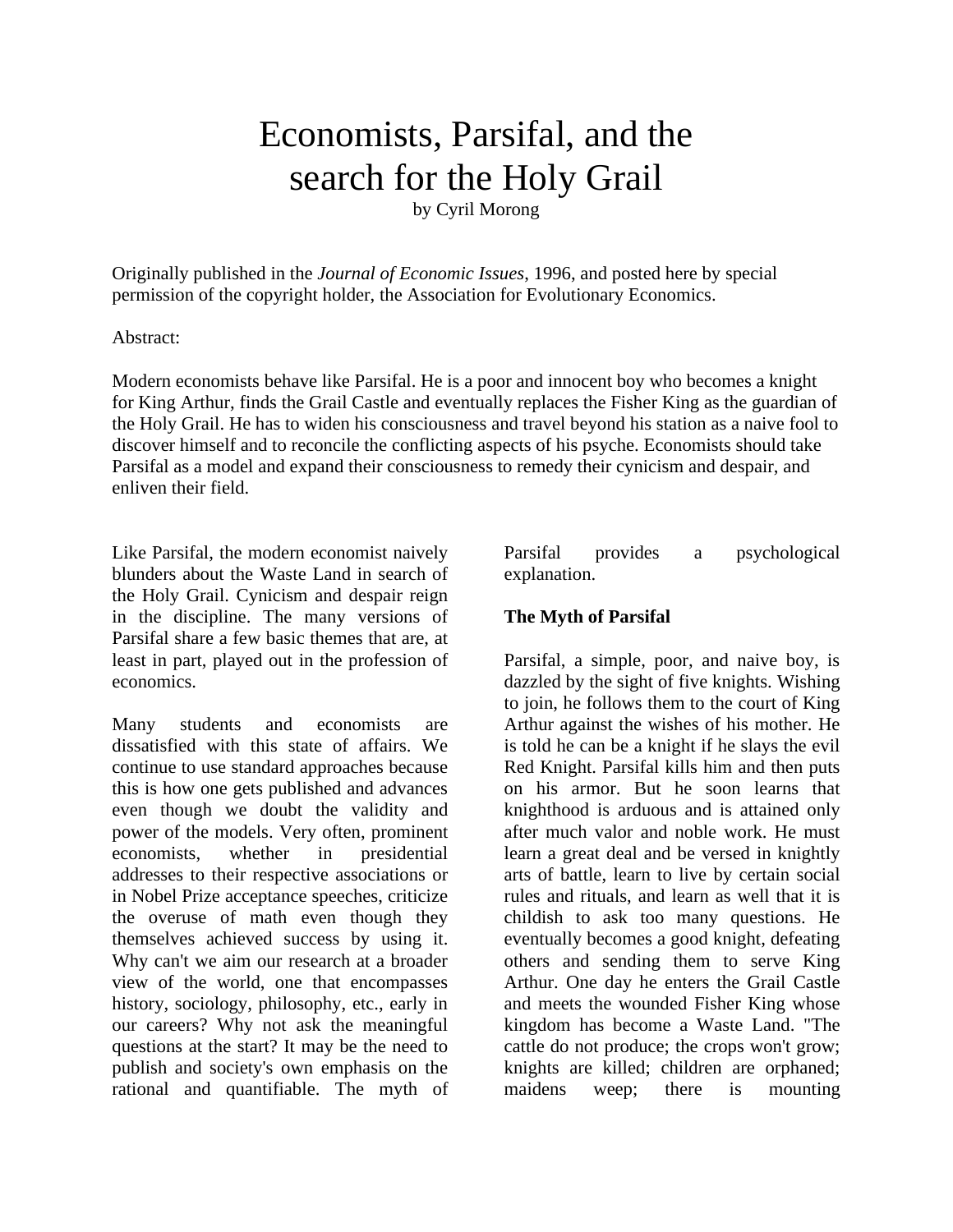everywhere - all because the Fisher King is wounded" [Johnson 1989, 1]. Parsifal sits at a banquet and sees the Fisher King sitting before the Holy Grail. If Parsifal can ask the question, "whom does the Grail serve?" the king will be healed and the kingdom will again flourish. He does not ask and is expelled. He later slays many dragons and defeats many knights until finally, in his middle age, he again earns the right to reenter the Grail Castle and ask the question. In some versions of the story, he does, the kingdom is rejuvenated, and he takes the place of the Grail King (or Fisher King) as guardian of the Grail.

The Grail symbolizes life, spirituality, youth, health, joy, purity, creativity, the unconscious, and generativity [Jung and von Franz 1970, 114]. It harmonizes the conflicting opposites of male-female, rationality and emotion, dark and light, good and evil, etc. [Jung and von Franz 1970, 194]. The conflict of opposites in Parsifal's psyche needed to be discovered for him to get back into the Grail Castle. He needs to expand his consciousness and travel, psychologically speaking, far beyond the naive fool, to find the Grail Castle and discover himself, to be conscious of and reconcile the opposites in his psyche.

The Fisher King, or the Grail King, represents a limited consciousness, one who is too rational and is incapable of solving the real problem his kingdom faces [Jung and von Franz 1970, 212]. The successor who will free him was prophesied to be a wholly innocent fool who would ask a specific question. "The myth is telling us that it is the naive part of a man that will heal him and cure his Fisher King wound. It suggests that if a man is to be cured he must find something in himself about the same age and about the same mentality as he was when he was wounded" [Johnson 1989, 11].

Although Parsifal must transcend his naivete to re-enter the Grail Castle, it will be his innocence and compassion that inspires him to ask the healing question. His long psychological journey is actually a journey to rediscover his youthful innocence, which he repressed when he failed to ask the question. The second time he enters the Grail Castle, he will know that he is part fool, but he will not be afraid to look foolish by asking questions.

Parsifal moves from a lower to a higher level of consciousness. He slowly becomes more aware of the conflict of opposites within himself but suffers much because of his low level of consciousness.

His quest starts in covetousness, by envying and wanting to be like the knights, and ends in finding the Grail. The Knight symbolizes a higher, more conscious man [Jung and von Franz 1970, 54]. By leaving his mother, he takes his first step toward consciousness, a "male" consciousness of rational thinking and outward achievement that is often alienated from the natural world [Jung and von Franz 1970, 45]. It dominates Parsifal's life.

The Red Knight represents Parsifal's shadow, "the sum of emotion and barbaric thoughtlessness which Parsifal must overcome before he can become a Christian Knight" [Jung and von Franz 1970, 56]. The shadow "brings the energy to live as a human being" and "consists of those aspects of your character that belong to you but that have not been given any conscious place in your life" [Johnson 1991, 59]. Parsifal grows by killing the Red Knight [Jung and von Franz 1970, 57]. The Red Knight's armor becomes his persona, or mask [Jung and von Franz 1970, 59]. He now controls his shadow and can use its energy [Johnson 1989, 24].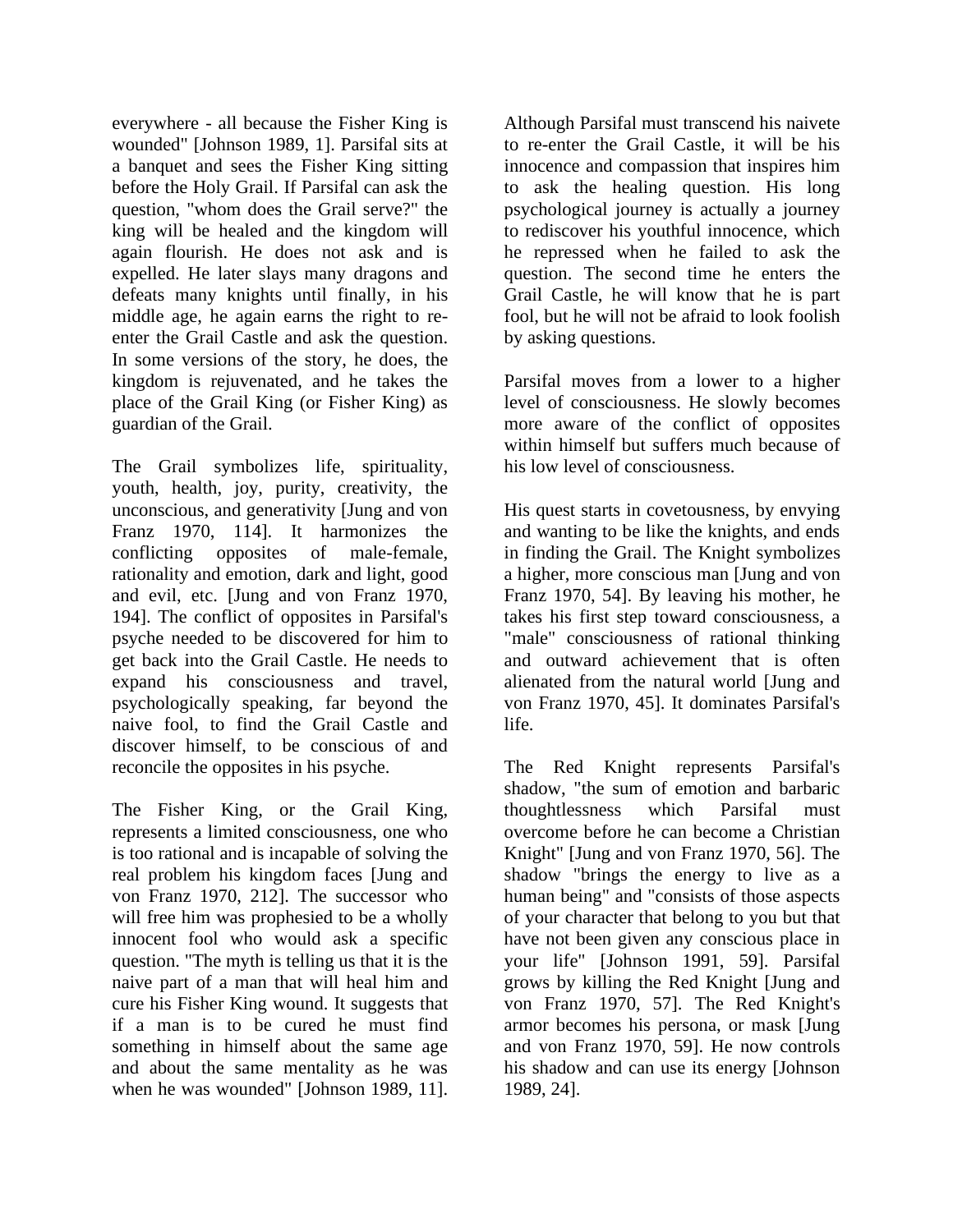After the Red Knight battle, Parsifal meets Gournamond, his figurative godfather. He learns more about knighthood from him but leaves to see his mother. While travelling, he comes upon a castle besieged by an evil knight. He defeats him and falls in love with the mistress of the castle, Blanche Fleur. She represents the anima in his psyche, the animating principle that inspires his knight errantry.

As a knight, Parsifal was expected to help women in distress. He often does, but only to compensate for his overly masculine consciousness [Jung and von Franz 1970, 64]. The women in the story represent different aspects of Parsifal's anima, the creative and feeling part of his psyche. He often decides to leave a woman after only a short stay, symbolizing his difficulty with expanding his consciousness to include this aspect of life [Jung and von Franz 1970, 270]. Rather than seeing women as ends in themselves and as equals, capable of their own contributions and capable of teaching Parsifal, his consciousness is too masculine to see them as anything but a prize to win [Jung and von Franz 1970, 184].

His failure to ask the important question in the Grail Castle was a result of a lack of consciousness. He had not adequately integrated his anima so he could not ask a compassionate, healing question [Jung and von Franz 1970, 181]. He is not capable of assessing what happened and therefore does not understand why he is expelled from the Grail Castle [Jung and von Franz 1970, 182]. He no longer understands himself and is cut off from his inner being. He fails also because he worries too much about his reputation and fears the ridicule of his peers instead of being guided by his heart [Campbell 1976, 454].

Parsifal later learns of the spiritual nature of the Grail from a hermit, someone more focused on the inner world [Jung and von Franz 1970, 222]. The hermit expands his consciousness to include his anima. Around middle age, he sheds a homespun garment worn under the armor of the Red Knight (this represents his mother complex or desire for the world to take care of him) and again can enter the castle to ask the Grail question, a question about raising consciousness and caring about something larger than himself [Jung and von Franz 1970, 292].

## **The Economist as Parsifal**

As we enter graduate school, it is exciting to study important questions about the nature of the economy and economics, questions about the proper role of government and how the good society can be made congruent with human nature. We soon need to undergo arduous study of mathematics and statistics, moving far away from the questions that got us interested. Like Parsifal, we must learn a great deal and overcome great obstacles (such as comprehensive exams and a dissertation). We subdue difficult mathematical theorems and techniques and put them in the service of our careers. We become engaged in the appropriate work in the middle of our lives as Parsifal did after he failed to ask the right question. We are unable to ask the relevant questions about the purpose of the economy and the discipline of economics in our youth.

In fact, formalization crowds out the "selfreflective process that might clarify whether in fact formalization has gone too far" [Wisman 1993, 3]. This is exactly the problem faced by Parsifal. Busy with attaining outer, worldly success, he had very little time to reflect on who he was or what his life meant. There is, however, a "deep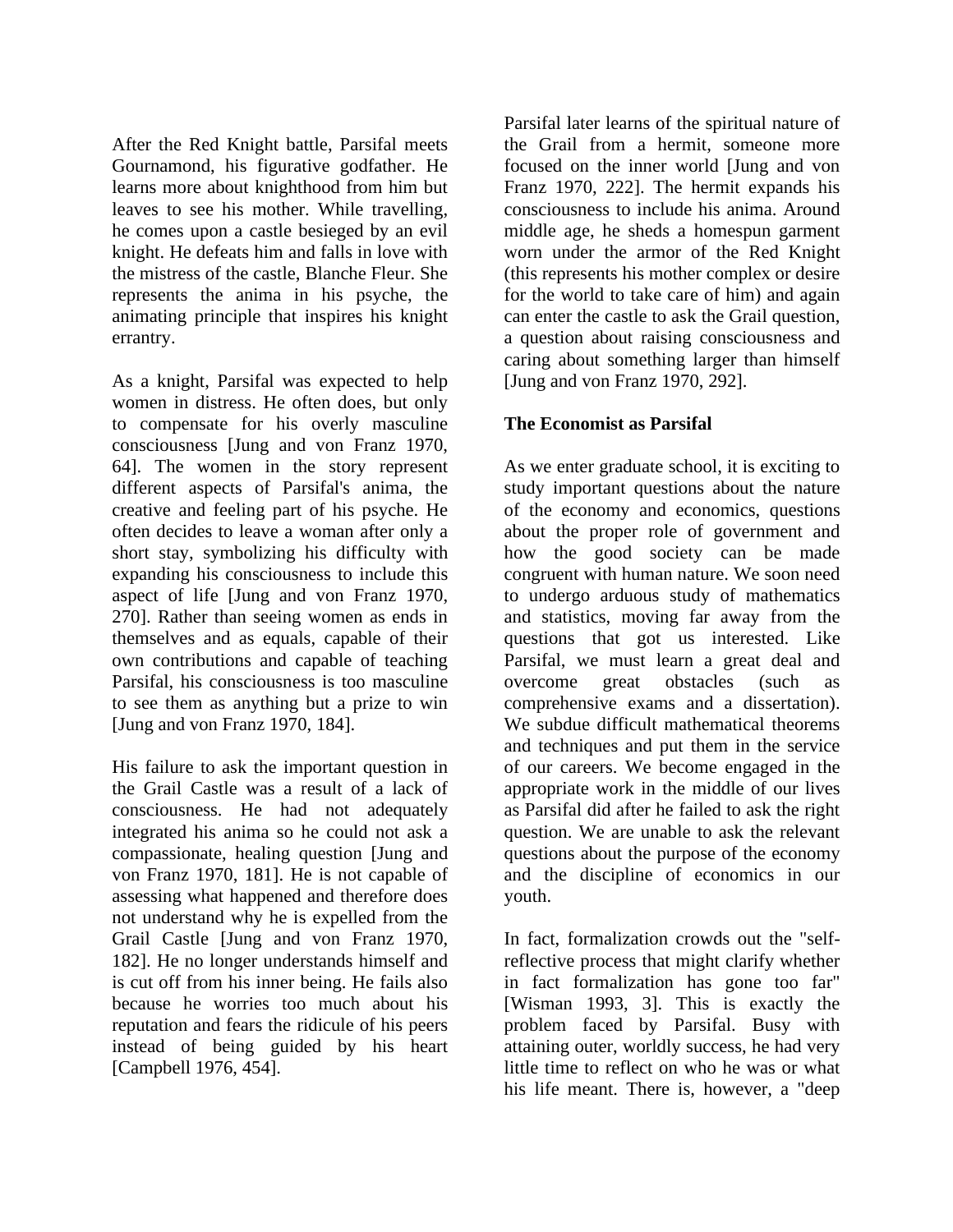human need that formalism might satisfy" [Wisman 1993, 7]. This is also an "intolerance toward ambiguity" [Wisman 1993, 8]. Parsifal, being a simpleton, sees everything as black or white, right or wrong. Part of the explanation for excessive formalism may be found in sociology and psychology [Wisman 1993, 8]. Myths like Parsifal provide both psychological and sociological messages. One of the sociological reasons for excessive formalism is that scientists do not seek only the truth, but also the approval of other scientists [Wisman 1993, 9]. Good knights do not ask too many questions.

The avoidance of ambiguity also affects teaching. "Because economists are trained in techniques rather than substance, teaching models is easier than teaching institutional complexity or ideas" [Wisman 1993, 12]. This teaching leaves graduate students uncreative and lacking in communication skills [Wisman 1993, 14]. The fundamental parallel is the lack of balance - we know little about economic systems and economic history [Wisman 1993, 25].

Finally, after slaying many figurative dragons (math, difficult research projects, etc.), one may rise to the top of the profession to again have the chance to question the purpose of economics. Why does it take so long? The answer, at least in part, is that we are like Parsifal, having to re-enter Grail Castle. The accumulated knowledge and theories are the Grail for the profession in that they sustain those in the profession. Perhaps the eminent economists mentioned earlier now feel the obligation not just to do good economics, to be good knights, but to watch over or guard the discipline so it may flourish in the future, just as Parsifal became a guardian of the Grail.

The failure of economists to ask important questions early on leads to many problems: businesses are less interested in hiring us, we are unable to advise governments well, good students who enjoy philosophy and history do not go into economics while those who know math do, and we do not understand how institutions work [Wisman 1993, 18]. Also, "graduate students are experiencing an identity crisis - a conflict between their idea of what an economist is and the identity that their graduate training imposes" [Colander and Klamer 1990, 170]. This is in part because of formalization, which the students do not like. They want more ideas and policy relevance [Colander and Klamer 1990, 170].

Students see themselves as the "Intellectual." "This character gets associated with single-minded pursuit of the truth and the love of ideas" [Colander and Klamer 1990, 180]. Like Parsifal, we were dazzled when he saw knights as a boy. The pursuit of truth and the love of ideas are certainly exciting quests for the young. But graduate school downplays this role as well as that of social activist and teacher [Colander and Klamer 1990, 180-1].

The accepted and allowed role for graduate students is that of academic professional. In this case, "the profession was understood to be a calling that could be followed only after intensive training by individuals who had already professed" [Colander and Klamer 1990, 182]. (Parsifal underwent long and arduous training.) The academic professional is a tradesperson who represses their natural exuberance and curiosity for big questions and seeks to not offend their superiors [Colander and Klamer 1990, 182]. Cynicism and a lack of faith result. Academic life is just a game. The discipline, losing its vigor, is a Waste Land, nearly